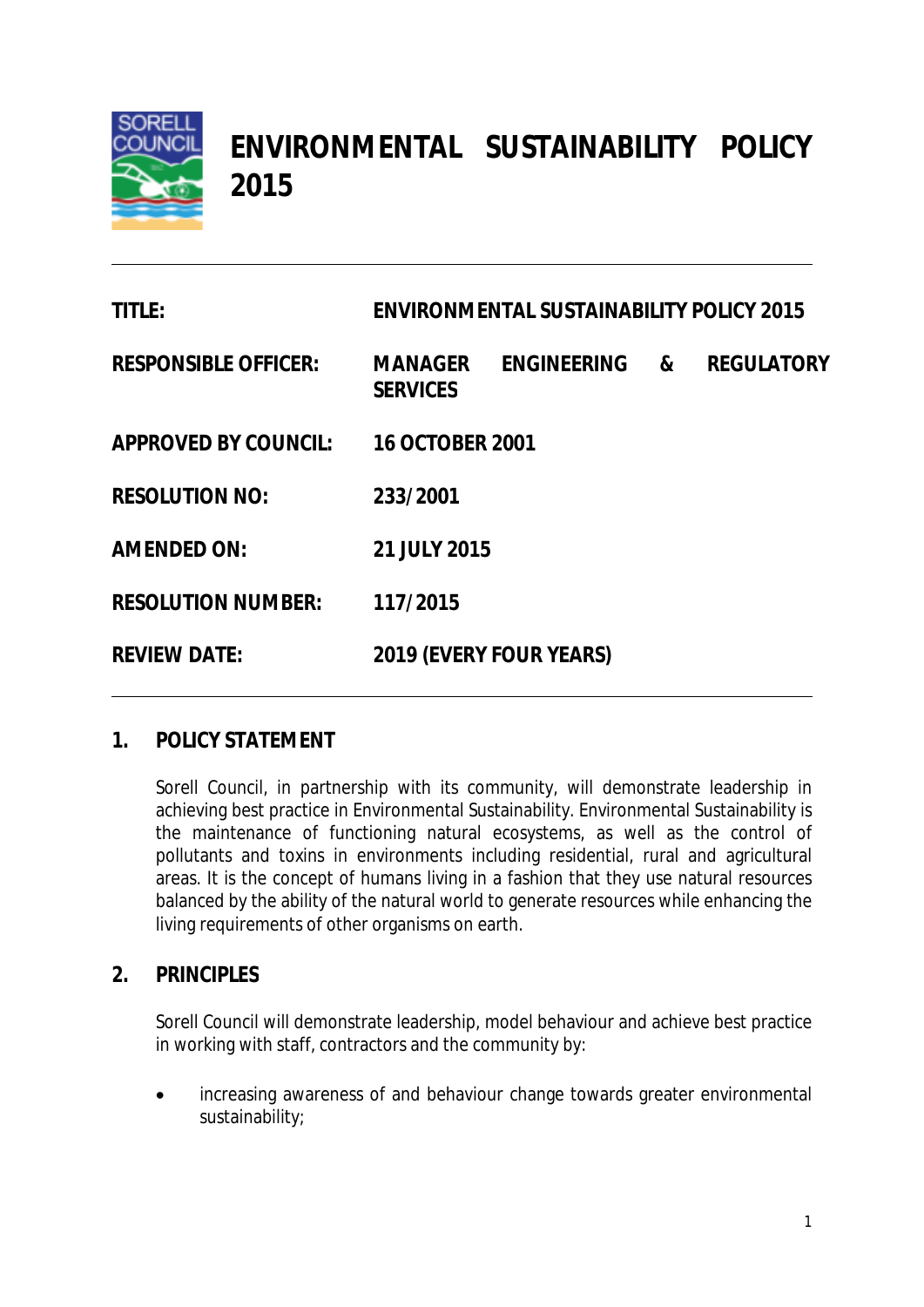- working in partnership with the community to develop programs and initiatives that improve environmental sustainability in Sorell;
- consider climate change risks and impacts in the implementation of this policy;
- adoption of work practices that minimise environmental impacts from Council's civil works and the operation of existing assets. In particular coastal and scenic values such as the Pitt Water Orielton Lagoon RAMSAR site;
- adopt an Environmental Management System (EMS) that integrates the principles of continual improvement in environmental performance across all operations;
- consideration of environmental issues when purchasing goods and services;
- minimisation and/or avoidance of waste;
- practicing and promoting ecologically sustainable development principles (ESD) in the planning and development of the municipality;
- adopting and promoting patterns of production, consumption and reproduction that minimise consumption of natural resources, recycling what we use and replacing non-renewable resources with renewable resources;
- improving the quality of air, land and water for current and future generations;
- researching, planning and taking action for changing environmental conditions and threats;
- monitoring environmental performance outcomes and regularly reviewing and updating environmental policies, strategies and management plans;
- collaborating with other Local Governments in support of environmental sustainability;
- advocating to State and Federal Governments and other Local Governments for improvements to environmental policies and regulations; and
- abiding by any relevant Federal, State and Local Government environmental legislation.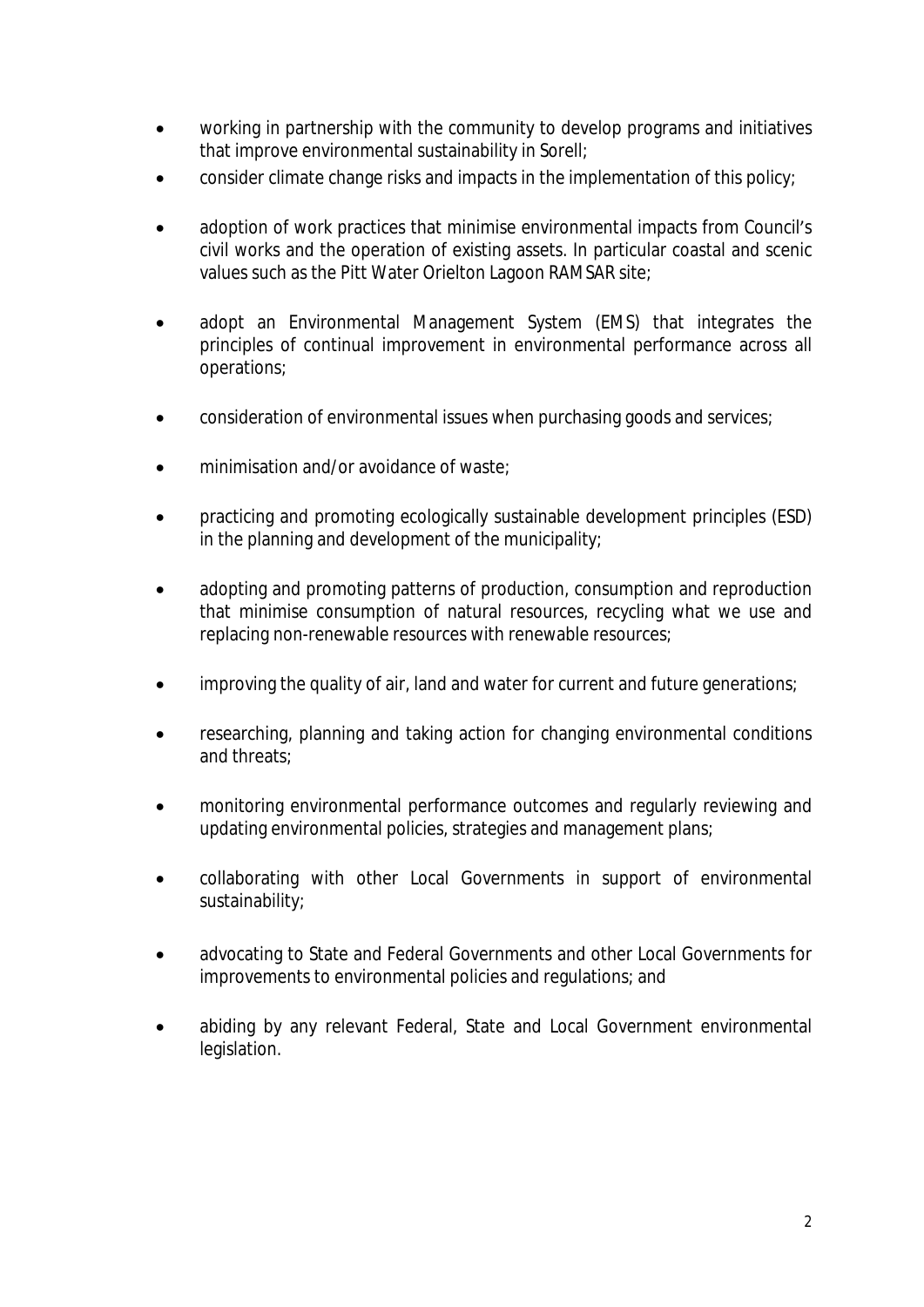# **3. AUTHORISATION**

This policy is managed by the General Manager, Sorell Council, and is approved by:

……………………………………………………… GENERAL MANAGER, SORELL COUNCIL

……………………………………………………… MAYOR, SORELL COUNCIL

# **4. REVISION DATE/RELEVANT POLICIES SUPERSECEDED**

This policy will be reviewed and presented to Council 26th July 2015 and then every four years thereafter.

This policy replaces the Environmental Policy 16 October 2001.

## **5. ROLES AND RESPONSIBILITIES**

It is ultimately the responsibility of Councillors, GM, Management and staff to develop a culture that values the principles of environmental sustainability and embeds them in decision making processes.

It is the responsibility of all Councillors, staff and contractors to understand the concepts and principles of environmental sustainability outlined in this policy and to apply these principles in all planning, decision-making, activities and reporting.